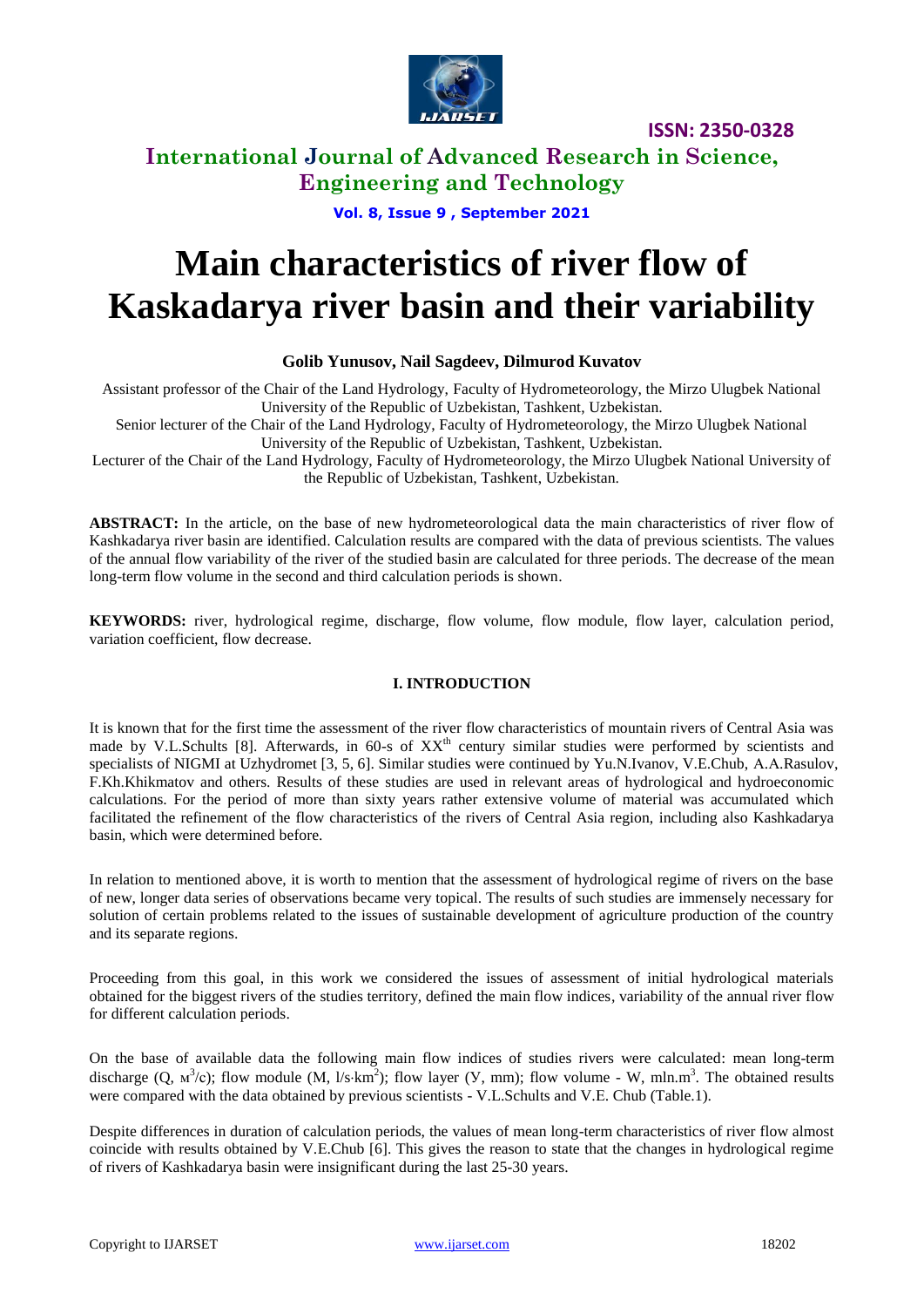

# **International Journal of Advanced Research in Science, Engineering and Technology**

### **Vol. 8, Issue 9 , September 2021**

Table 1 Main indices of river flow of Kashkadarya river basin calculated for different calculation periods

| River-gauging station     | Source       | Calculation | F,                | $Q, m^3/s$               | Μ,                    | У,  | W,         |
|---------------------------|--------------|-------------|-------------------|--------------------------|-----------------------|-----|------------|
|                           |              | period      | $km^2$            |                          | $1/s$ km <sup>2</sup> | mm  | mln. $m^3$ |
| Kashkadarya- Varganza     |              | 1926-1960   | 468               | 5,46                     | 11,7                  | 368 | 172,2      |
|                           | $\mathbf{I}$ | 1926-2002   | 511               | 5,22                     | 10,2                  | 322 | 164,6      |
|                           | Ш            | 1927-2020   | 511               | 5,23                     | 10,2                  | 322 | 164,9      |
| Jinydarya - Dzhauz        | T            | 1941-1960   | 163               | 1,43                     | 8,8                   | 277 | 45,1       |
|                           | $\mathbf{I}$ | 1941-1990   | 152               | 1,56                     | 10,3                  | 324 | 49,2       |
|                           | Ш            | 1941-2020   | 152               | 1,44                     | 9,5                   | 300 | 45,4       |
| Akdarya- Khazarnau        |              | 1927-1960   | 845               | 12,3                     | 14,6                  | 459 | 387,9      |
|                           | $\mathbf{I}$ | 1927-2002   | 845               | 12,1                     | 14,3                  | 452 | 381,6      |
|                           | Ш            | 1927-2020   | 845               | 12,1                     | 14,3                  | 450 | 381,6      |
| Tankhizydarya- Kattagan   |              | 1926-1960   | 427               | 4,3                      | 10,1                  | 318 | 135,6      |
|                           | $\mathbf{I}$ | 1951-2002   | 425               | 4,11                     | 9,7                   | 305 | 129,6      |
|                           | III          | 1951-2020   | 435               | 3,92                     | 9,0                   | 284 | 123,6      |
| Yakkabagdarya - Tatar     |              | 1930-1960   | 504               | 6,74                     | 13,4                  | 422 | 212,6      |
|                           | $\mathbf{I}$ | 1930-2002   | 514               | 6,11                     | 11,9                  | 375 | 192,7      |
|                           | Ш            | 1930-2020   | 504               | 5,93                     | 11,2                  | 352 | 187,0      |
| Uradarya - Bazartepa      |              | 1928-1964   | 1260              | 4,49                     | 3,6                   | 112 | 141,6      |
|                           | $\mathbf{I}$ | 1965-2002   | 1250              | 4,81                     | 3,8                   | 121 | 151,7      |
|                           | Ш            | 1971-2020   | 1250              | 3,85                     | 3,0                   | 95  | 121,4      |
| Kichik Uradarya- Gumbulak | I            |             | $\qquad \qquad -$ | $\overline{\phantom{a}}$ |                       |     |            |
|                           | $\mathbf{I}$ | 1968-2002   | 1570              | 1,29                     | 0,8                   | 26  | 40,7       |
|                           | Ш            | 1968-2020   | 1570              | 1,44                     | 0,9                   | 29  | 45,4       |

Note: I- according to V.L.Schults data; II – according to V.E.Chub data; III – according to the authors' data.

Long-term variability of river flow and hydrological characteristics is one of the actual problems of present hydrology. Up to now, i.e., during the last 35-40 years rather extensive volume of hydrological materials of observations was collected. This gave possibility to V.Е.Chub [6] to refine characteristics of river flow of Kashkadarya basin determined before. In this work we considered the issues of the long-term variability of rivers of Kashkadarya basin, and their main indices were refined. Thus, calculations of values of variation coefficients were made for three selected calculation periods with the account of data which were not included to work of V.Е.Chub (fig. 1).

As it is seen from fig.1, the values of variation coefficients for the rivers in the upper part of the basin for three calculation period are similar. However, in the last period (В) they are less regarding the values of previous calculation periods А and Б. It is worth to mention that for all rivers, besides Guzadarya (Pachkamar) and Uradarya (Bazartepa), the values of variation coefficients are to some extent higher in the last calculation period.

At the next stage we studied the quantitative change of the river flow which is of significant scientific and practical value for the planned organization of water economy for any territory in future. For this purpose the relevant computations were carried out for the following two periods: I. Conditionally natural period (up to 1970); II. Period of intensive land use (1971–2020).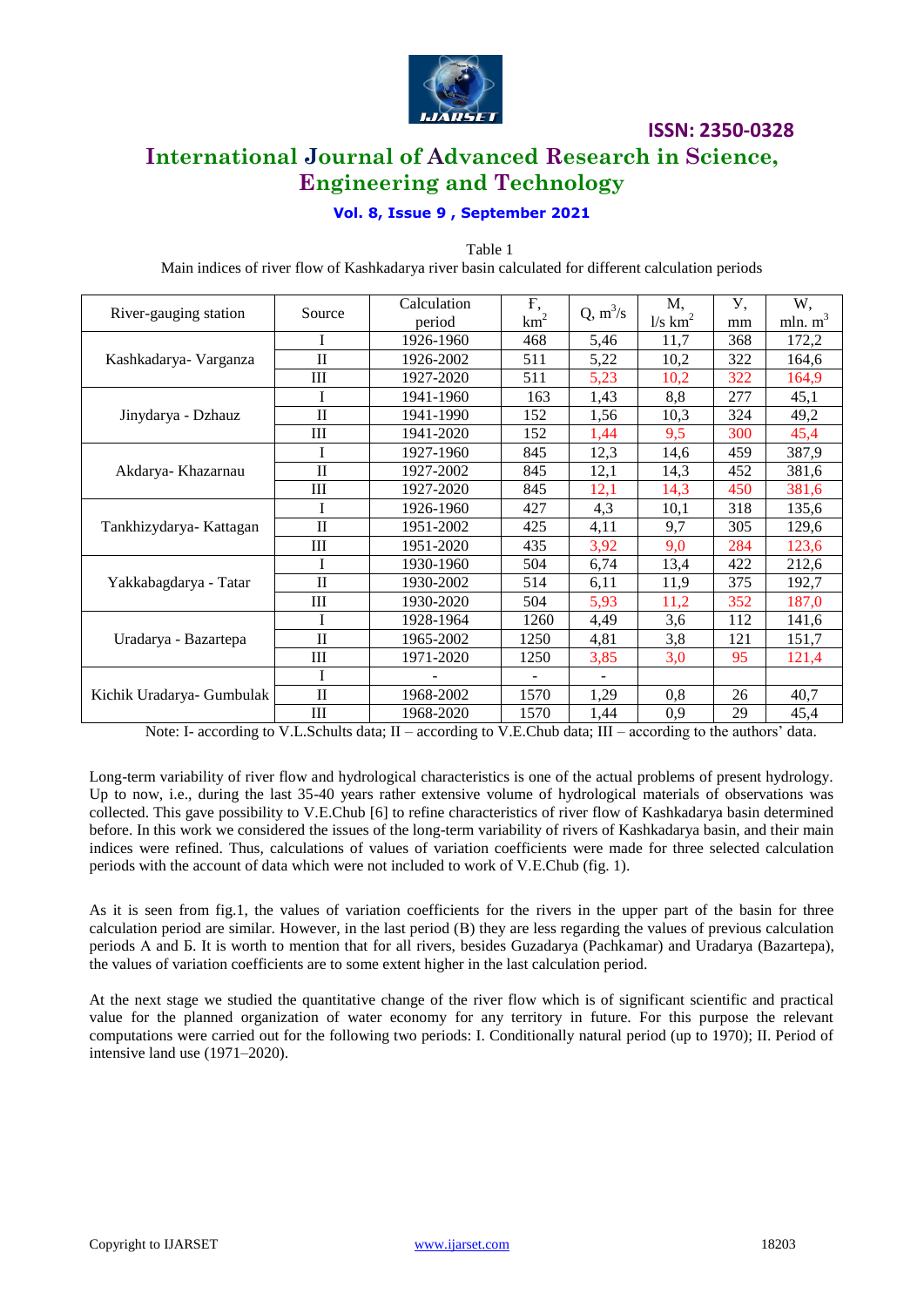

# **International Journal of Advanced Research in Science, Engineering and Technology**

### **Vol. 8, Issue 9 , September 2021**



Fig. 1. Values of variation coefficients calculated for different calculation periods *А – period covering all years of observations; Б –period till 1970; В –period from 1971and subsequent years; n – number of years with data processing*

On the base of materials obtained at 10 hydrological points of observations the mean annual discharge values ( $Q_{av}$ ) and volume of the annual river flow  $(W_{an})$  were calculated were calculated for specified calculation periods. Afterwards the difference of flow volume  $(\Delta W)$  calculated by the mean annual discharge values for each of the two calculation periods was determined (fig.2).



Fig. 2. Quantitative changes of flow of rivers of Kashkadarya basin 1- Kashkadarya – Varganza; 2 - Kashkadarya – Chirakchi; 3 - Kashkadarya – Chimkurgan; 4-Jinydarya – Dzhauz; 5- Akdarya–Khazarnau; 6 -Tankhizydarya – Kattagan; 7-Yakkabagdarya – Tatar; 8 - Guzardarya–Pachkamar; 9-Kichik Uradarya–Gumbulak; 10- Uradarya–Bazartepa

Analysis of calculated values of difference of flow volume has shown that in majority of cases the flow decrease was recorded in the second calculation period: its minimum value ( $\Delta W = 4.05\%$ ) accords with the one for